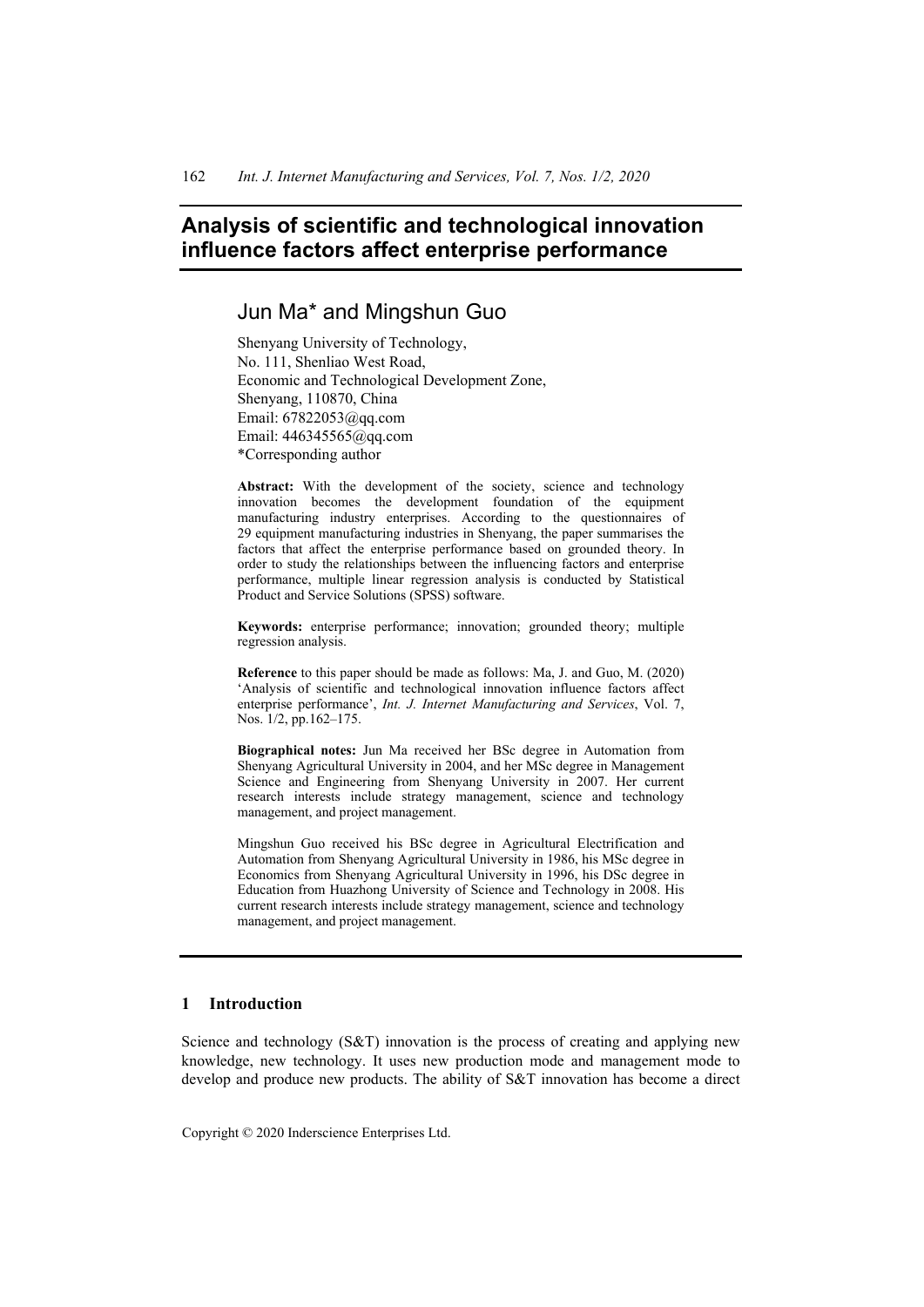reflection of the comprehensive national strength and core competitiveness (Xu et al., 2018b). In the era of economic globalisation, countries with strong S&T innovation ability can be in the high-end position of the world industry chain and create new industries of the national economy. Countries with more important independent intellectual property rights may lead social progress and enterprises development. The Eighteenth National Congress of the Communist Party of China clearly puts forward the "implementation of innovation-driven development strategy," and further points out the important trends of S&T innovation in the new era.

The trend of world economic development proves that equipment manufacturing is the cornerstone of economic development for the country. The equipment manufacturing industry in China has formed a certain scale, become one of the world's largest equipment manufacturing industry. However, many fields of equipment manufacturing industry are at the low-end of the global value chain. The scale of some enterprises is big but the strength is not strong enough. Low-tech products are overcapacity, lacking of the high-end technology and equipment manufacturing capacity. The ability of independent innovation is weak. Although acquired a number of overseas enterprises with strategic assets, the key technologies and core assets are still controlled by overseas enterprises (Xu et al., 2018a). It is a serious threat to long-term development and national economic security of domestic equipment manufacturing enterprises. Obviously, S&T innovation is the only solution to strengthen the development of equipment manufacturing enterprises in China.

The factors that affect the enterprise performance have been widely addressed by the literature. However, many researchers focused their work on single factor that affected the enterprise performance. There is no comparison between the factors. The factors that affect the enterprise performance can be different from each other. Some factors may have a large effect on enterprise performance and some factors may have a small effect on enterprise performance. And whether its effect is positive or negative has remained unclear. We designed our study to provide some answers to such questions.

The main purpose of this work is to explore in depth the relationship between influencing factors of S&T innovation and enterprise performance. The research is based on the questionnaires of equipment manufacturing industries in Shenyang and then according to grounded theory, to sum up the core concept. Next, Statistical Product and Service Solutions (SPSS) analysis software is used for multiple linear regression.

#### **2 Literature review**

The competitive forces from the market demand, technology market or talents are important elements to improve enterprise performance (Estrin and Angelucci, 2008). The research mainly studied the enterprise performance from the perspective of competition pressures. In addition to competitive pressures, there are many other factors that are important to enterprise performance. Customer satisfaction determined the market share of the enterprises (Velayudhan, 2004). The enterprises with flexibility and responsiveness to customers' needs more likely gain great customer satisfaction. As we know, market share reflects the profitability of the enterprise. The higher the customer satisfaction, the greater the market demand. So the market demand should be involved in the research of the enterprise performance. Bobbink et al. (2016) studied sustaining extended enterprise performance from value co-creation perspective. It mainly focuses on maximising overall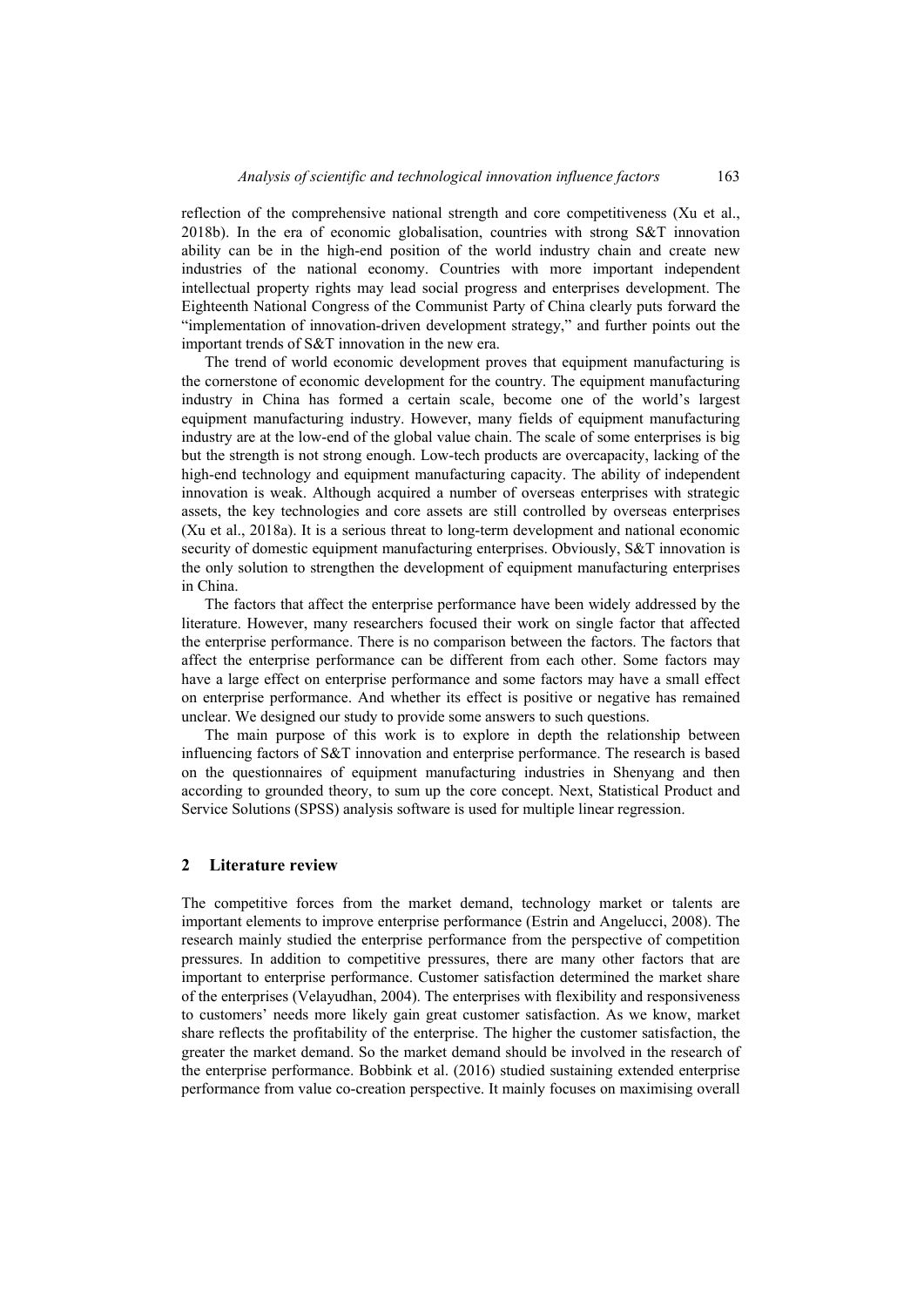performance and necessitates inter-organisational collaboration. But how value can be co-created need to be further researched. The enterprise resource planning (ERP) systems is to support a decrease in the consumption of raw materials, energy and other limited resources, which in turn increases the company's performance (Jacova and Horak, 2015). Whether or not a company adopts ERP systems depends on the entrepreneurs, i.e., entrepreneurial decision plays an important role in enterprise performance. There are also other factors that affect the enterprise performance. When R&D is the dominant strategy, firms realise greater growth in sales (Boles and Link, 2017). However, the constructs are based on the availability of data rather than on theoretical foundations. The entrepreneurial culture is important for family firms to yield innovation processes and performance (Antonio et al., 2017). If the private enterprises exceed a certain scale, family involvement has a negative impact on enterprise performance (Li and Zhu, 2015). It is due to the low strength of their businesses, they are vulnerable in competition with large enterprises in the market and situate in a relatively unstable state under market changes and competition. Market should be incorporated in the study. The dynamic recruitment problem with enterprise performance in the uncertain environment is studied (Zhou et al., 2017). The results demonstrate that the threshold of recruitment increases with the enterprise performance level. Talent is important in enterprise performance, so the threshold of recruitment should be increased in order to recruit more talented staffs. All the factors should be compared with each other.

## **3 Research methodology**

As we know, manufacturing industry is still facing a lot of challenges and problems. Equipment manufacturing industry is the development foundation of the manufacturing industry. So equipment manufacturing industry is the research model, and the research objects are basically the enterprises of numerical control machine industry, intelligent manufacturing industry, large-scale equipment manufacturing industry, engineering machine manufacturing industry, national defence industry. The products include general equipment, mine equipment, numerical control machines, heavy-duty equipment, transportation equipment, communication equipment and so on.

This paper chooses 29 typical large equipment manufacturing enterprises to investigate. We design the questionnaires specially, then adopt the methods of on-the-spot investigation and e-mail investigation to distribute the questionnaires. The respondents are mainly executives or department directors of the enterprises. They are engaged in management work and know more situations about the enterprises. In order to ensure the recovery rate of the questionnaire, we communicate with the personnel manager in advance and take advantage of their meeting time to distribute the questionnaires. Most of the questionnaires are recovered on the spot, the rest of the questionnaires are recovered by e-mail or WeChat. Nine hundred copies of questionnaires are sent. Six hundred seventy-seven copies of questionnaires are taken back, among which there are 614 copies of valid questionnaires and 63 copies of invalid questionnaires.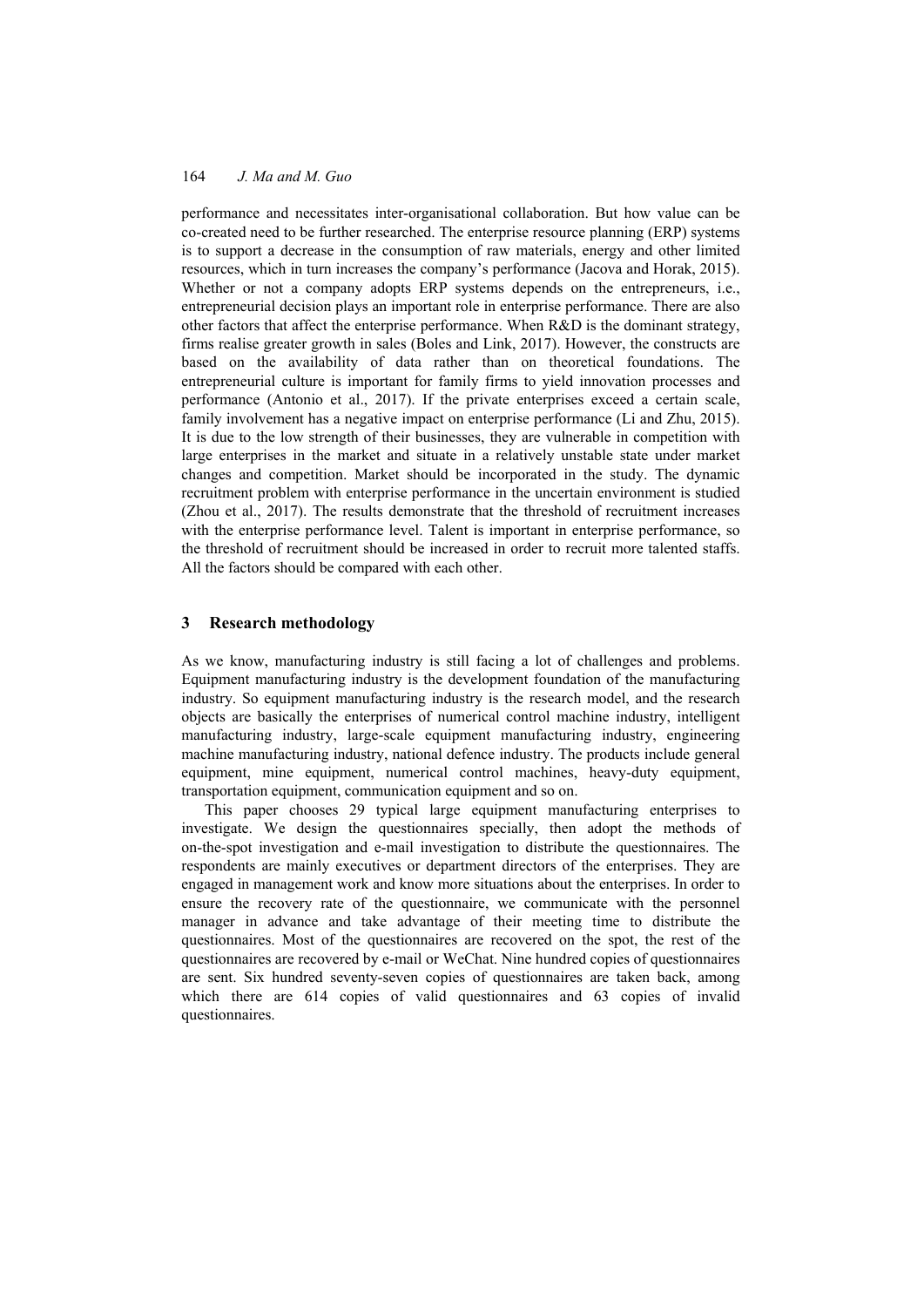## *3.1 Data analysis based on grounded theory*

Grounded theory is a kind of qualitative research method. It explores the key concepts of the research through deep analysis and then establishes some kind of logical relation between different concepts. The main idea of grounded theory is comparison. In this study, we use grounded theory to explore the key influencing factors of enterprise performance through the perspective of S&T innovation. Grounded theory includes three levels of coding steps: open coding, axial coding and selective coding.

The open coding is to encode and label the original questionnaires, so as to generate the original concept from the original data and discover the conceptual category. In open coding step, we abstract initial concept with qualitative analysis software NVivo10.0. After many times of decomposing and recombining of the data, 27 initial categories are formed finally. Category and related initial concept are showed in Table 1.

|  | Table 1 |  | Open coding categorisation |
|--|---------|--|----------------------------|
|--|---------|--|----------------------------|

| Initial concept                                                                                                            | Initial category                    |
|----------------------------------------------------------------------------------------------------------------------------|-------------------------------------|
| People trust the state-owned enterprises or large enterprises.                                                             | Customer preference                 |
| Some enterprises can obtain monetary assets or non-monetary<br>assets from the government for free.                        | Funds of the grant                  |
| There are fewer R&D personnel in some enterprises.                                                                         | Proportion of R&D personnel         |
| The proportion of various types of personnel needs to be.<br>suitable.                                                     | Staff composition                   |
| Old products must be replaced by mew product in some<br>certain time, which can enhance the vitality of the enterprise.    | Product renewal                     |
| Track the usage of the products and solve the problems<br>promptly can make customer feel valued.                          | Post-sale service                   |
| Brand effect is based on the products quality of the<br>enterprises, which is also the life of enterprise.                 | Product quality                     |
| Raw material and labour costs increase rapidly in recent<br>years, so the product cost is increasing.                      | Product cost                        |
| Vigilance and a proportionate response are required of<br>leaders.                                                         | Risk awareness                      |
| State-owned enterprises pay more tax to local government,<br>small and medium-sized enterprises pay a little tax.          | Taxes                               |
| Functions are the main character of the products.                                                                          | Product function                    |
| Our experience is limited in overseas projects, so we need<br>professional person to handle with some particular problems. | Technical consulting and<br>service |
| Importing technology can obtain advanced technology<br>quickly.                                                            | Technology introduction             |
| Leaders must have policy sensitivity and know what to do.                                                                  | Identification and development      |
| Individual learning capability and creative thinking are.<br>important to an enterprise leader.                            | Innovation ability                  |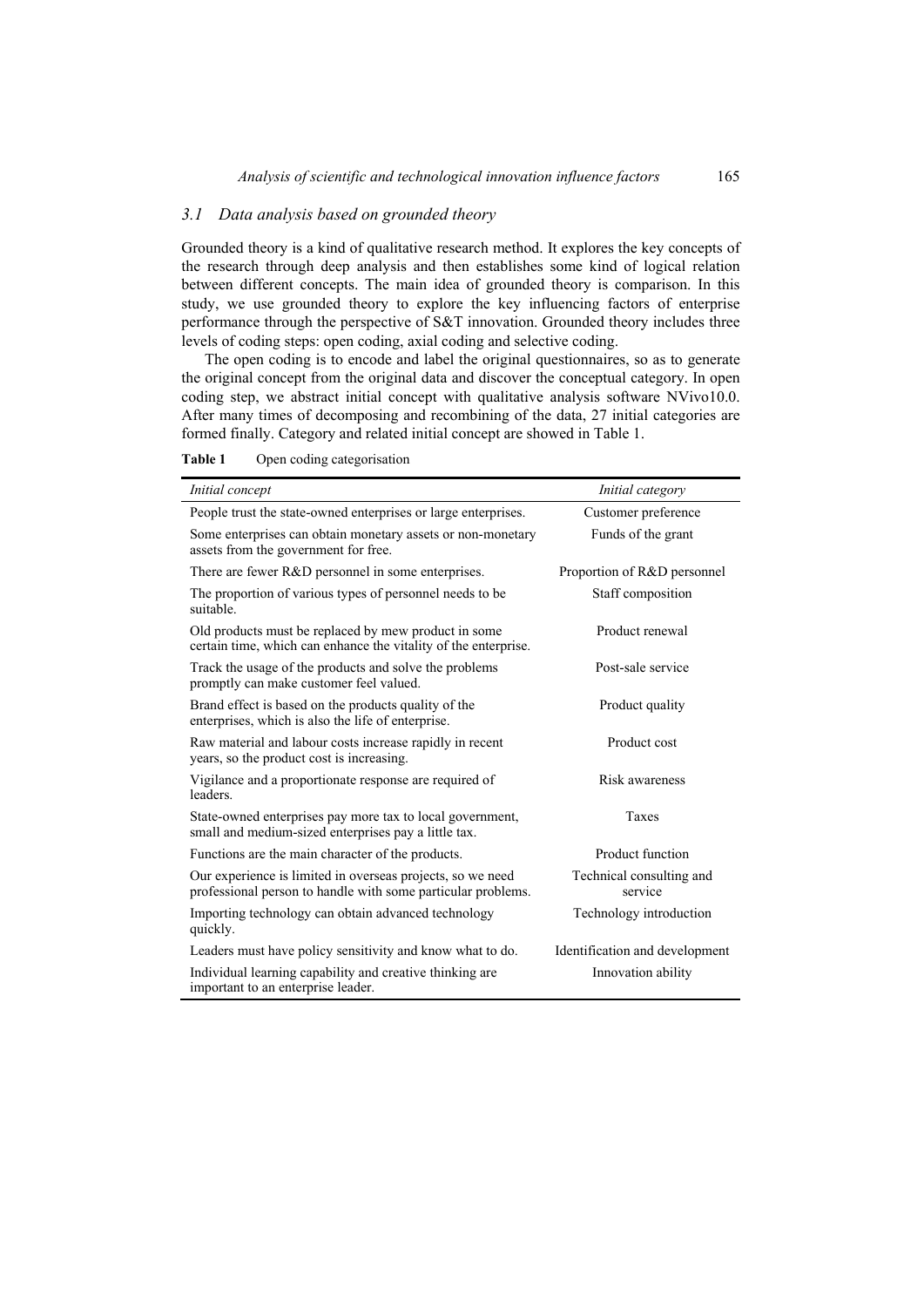| Table 1 |  |  | Open coding categorisation (continued) |  |
|---------|--|--|----------------------------------------|--|
|---------|--|--|----------------------------------------|--|

| Initial concept                                                                                                       | <i>Initial category</i>                |
|-----------------------------------------------------------------------------------------------------------------------|----------------------------------------|
| Research and development need more tests.                                                                             | Number of trials                       |
| Good communication with the workers can get twice the<br>result with half the effort.                                 | Cooperation ability                    |
| Reward can improve the initiative in production                                                                       | Reward and punishment system           |
| Continuously train employees to improve their skills.                                                                 | Training mechanism                     |
| Most people with high level of education quit their jobs every<br>year.                                               | Talent flow rate                       |
| Leaders of the enterprises make people in every position<br>work coordinately.                                        | Organisation and management<br>ability |
| Enterprises' development trend in the next few years needs to<br>be cleared.                                          | Strategic planning                     |
| Pay more wage to R&D personnel, and they can be more<br>creativity.                                                   | R&D personnel salary                   |
| The vast of domestic market makes foreign companies invest<br>on domestic projects.                                   | Foreign investment                     |
| Patent technology can be directly translated into productivity,<br>domestic noticed and pay attention to it recently. | Number of patents                      |
| Effort should be proportional to the return.                                                                          | Achievements-related wages             |
| The project of energy-saving, safety and environmental<br>protection are strongly supported by the government.        | Government support                     |

The aim of axial coding is to find the connection of the initial category and to establish connections among the different concept categories through clustering analysis of the data which is divided by open coding. It integrates effect factors in common into an independent effect factor. According to the qualitative analysis software NVivo10.0, we get nine independent sub-categories. As shown in Table 2.

| <b>Table 2</b> | Result of axial coding |
|----------------|------------------------|
|----------------|------------------------|

| <i>Initial category</i>                                                                    | Sub-category                          |
|--------------------------------------------------------------------------------------------|---------------------------------------|
| Customer preference, product function, product<br>renewal                                  | Market demand                         |
| post-sale service, product quality, product cost                                           | Market competition                    |
| Government support, taxes, funds of the grant                                              | Government policy                     |
| Technical consulting and service, technology<br>introduction, number of patents            | Technology market                     |
| Innovation ability, risk awareness, cooperation ability                                    | Entrepreneurial spirit                |
| Proportion of R&D personnel, training mechanism,<br>talent flow rate                       | Talent advantage                      |
| Organisation and management ability, strategic<br>planning, identification and development | Innovation and entrepreneurship idea  |
| R&D personnel salary, number of trials, foreign<br>investment                              | R&D funds                             |
| Staff composition, achievements-related wages,<br>reward and punishment system             | Incentive and distribution mechanisms |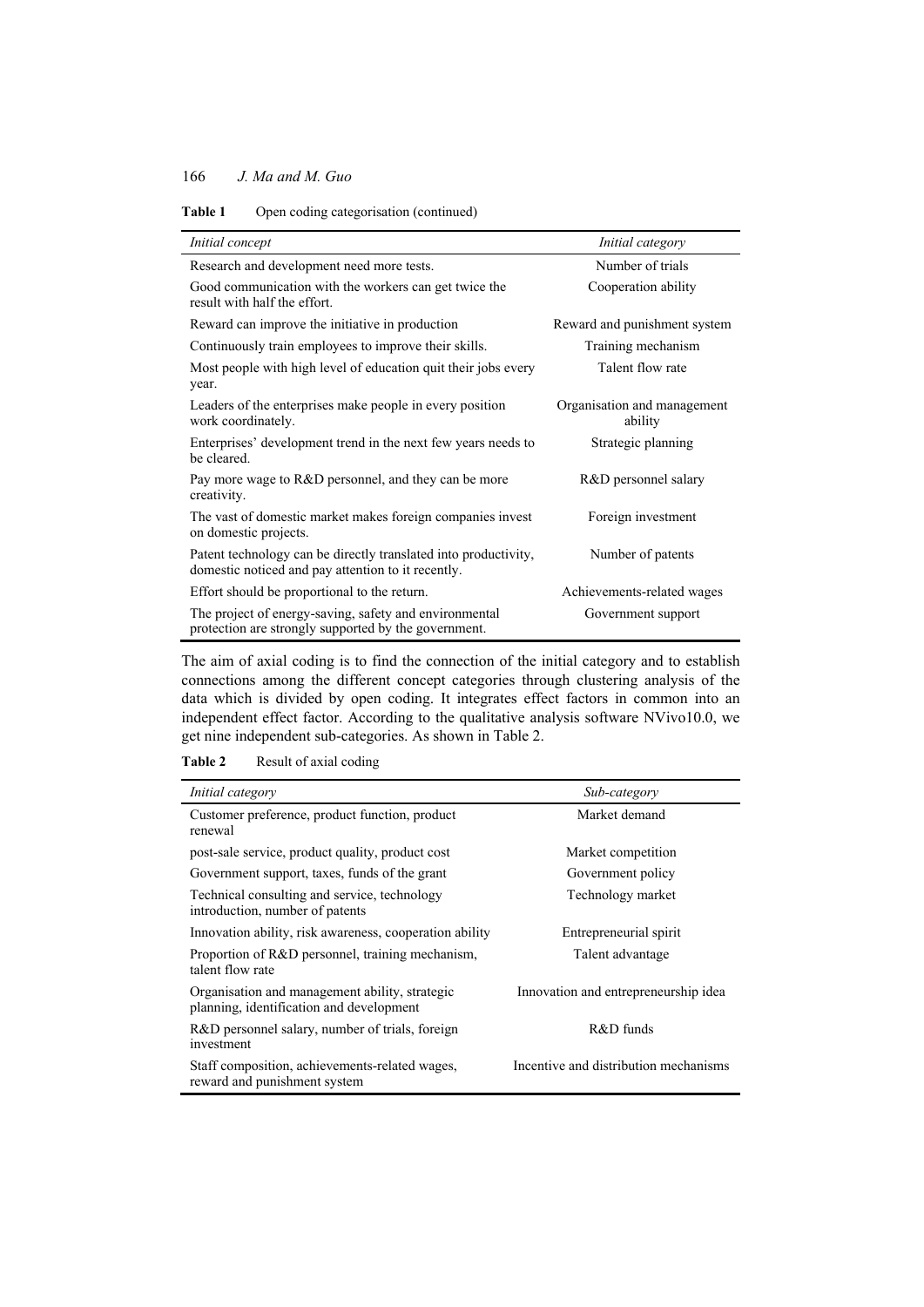Selective coding focuses on the core categories. It connects with other categories systematically and verifies the relationship among them. And it also completes the conceptual categories which it is not well developed. The final theoretical framework is shown in Figure 1.



**Figure 1** Theoretical framework

Based on data analysis of grounded theory, we can get the factors that affect the enterprise performance include two facets. They are internal factors of S&T innovation and external factors of S&T innovation. External factors of S&T innovation are market demand, market competition, government policy, technology market. Internal factors of S&T innovation are entrepreneurial spirit, talent advantage, innovation and entrepreneurship idea, R&D funds, incentive and distribution mechanisms.

#### *3.1.1 External factors*

#### 1 Market demand

Market demand is defined as the total amount of purchases of a product or family of products within a specified demographic. Market demand can change over time, enterprises invest resources in constantly checking the current status of consumer wants and needs. This ongoing process often allows companies to remain competitive with other enterprises who also target the same markets, as well as keep the interest of current customers by making improvements to existing products and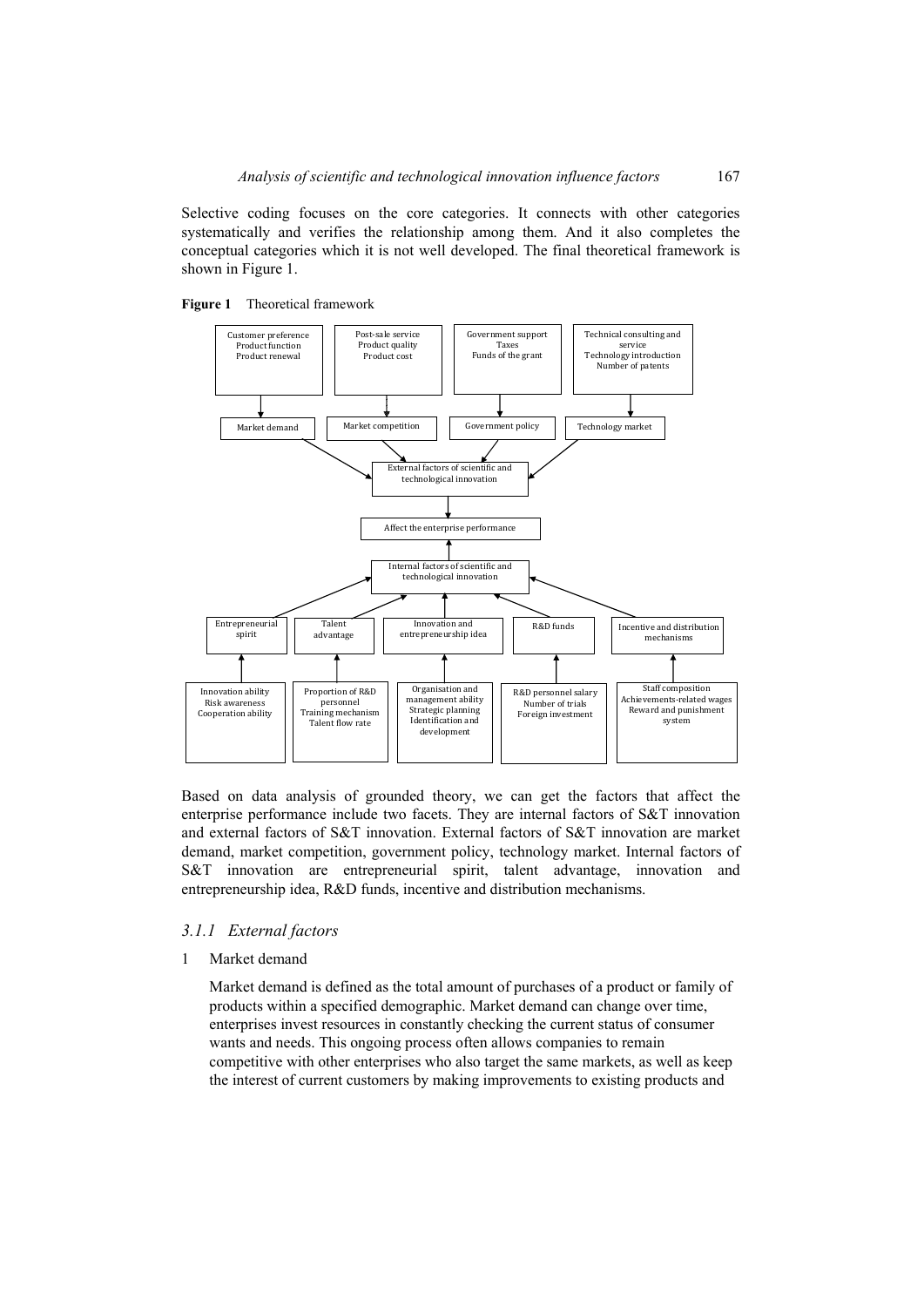#### 168 *J. Ma and M. Guo*

possibly introducing new products that are also of interest to those same customers. So the hypothesis is that market demand has a positive effect on enterprise performance.

2 Market competition

Market competition is a condition where "buyers tend to compete with other buyers, and sellers tend to compete with other sellers." Market competition causes enterprises to develop new products, services and technologies, which would give consumers greater selection and better products (Xu et al., 2017). It is generally accepted as a necessary condition for the coordination of disparate individual interests. Market competition mainly includes product quality and product price. Enterprises advertise that their machine's price is lower, and that their machine's quality and efficiency is higher. Recently, service is becoming more and more important in market competition. Good service makes consumers feel comfortable and would like to buy products even at a higher price. So the hypothesis is that market competition has a positive effect on enterprise performance.

3 Government policy

Government tracks and analyses the business development, tendencies and existing issues of the equipment manufacturing industry and formulate relevant regulatory policies and rules. It encourages State and private investment in business start-ups, especially those in the high-tech sector, to help finance new business and innovation. Preferential tax policies, given to start-ups and individual angel investors, it stipulates that 70% of total investment can be deducted from taxation two years after the investment for high-tech start-ups. In the meantime, government encourages the commercial banks to establish inclusive financing branches to help small and medium-sized enterprises. In addition, government establish subsidiary funds to invest in start-ups, according to guideline on promoting the innovation-driven strategy and mass entrepreneurship. The funding consists of the national venture capital fund for emerging industries, the national development fund for small and medium-sized enterprises, the national fund for transforming technological achievements. So the hypothesis is that government policy has a positive effect on enterprise performance.

4 Technology market

Technology market is the important component of the socialist market system. It mainly has the following forms: intermediary agencies for technology transfer, agencies for technological consultation and development, 'Scientific shop' and technology market (Xu et al., 2016). These technology market forms refer to visible market that centres around the buyer and have the fixed venue. There are also the markets held irregularly. It may be a membership organisation made up of many sellers and buyers, or the individual market that includes only one seller such as professional enterprises for scientific research running according to market system. Technology market delivers actionable, high-impact intelligence, insights and solutions to enable enterprises to more accurately and quickly make informed decisions. It optimises return on investment and strengthens enterprises' competitive advantage. So the hypothesis is that technology market has a positive effect on enterprise performance.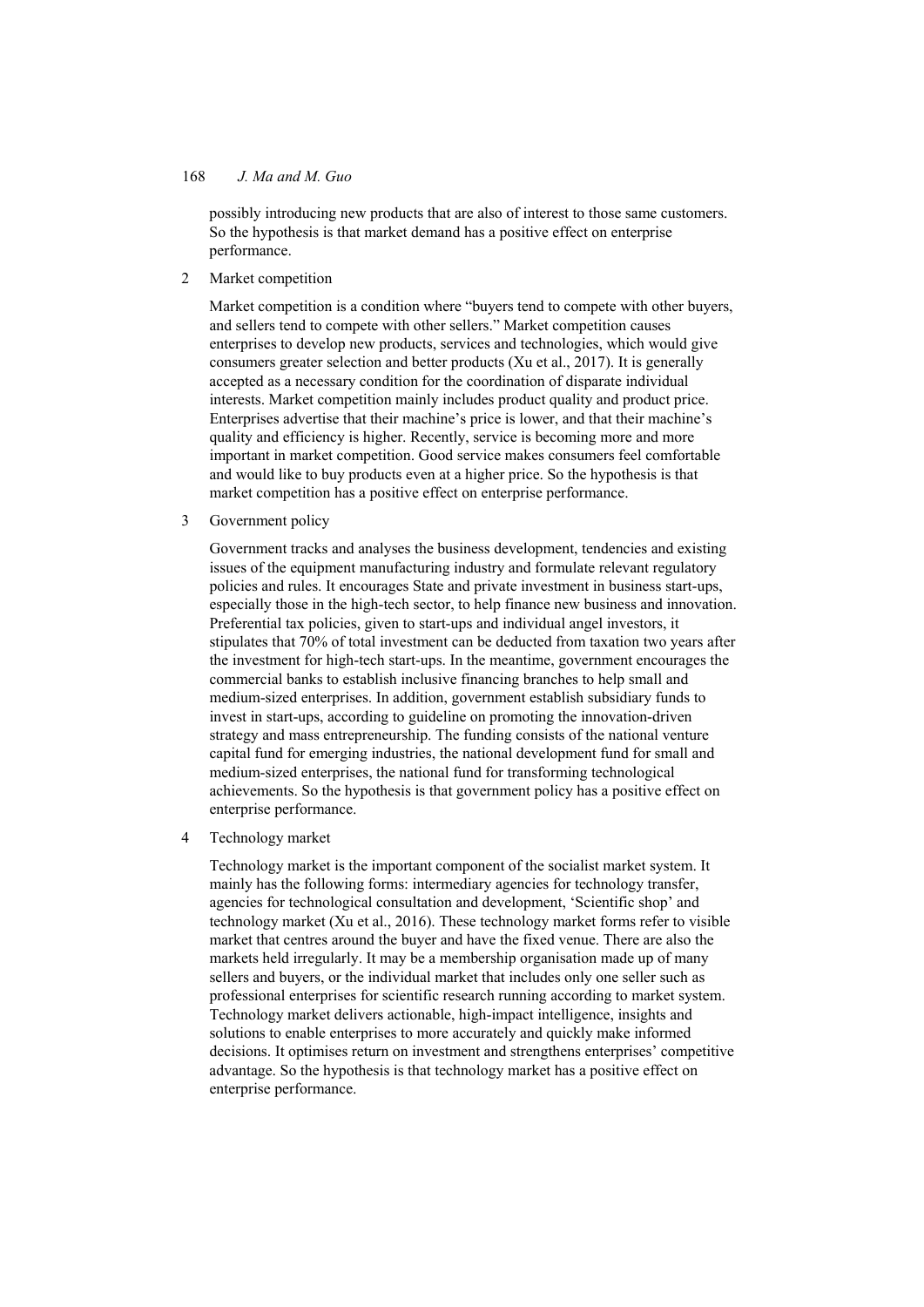# *3.1.2 Internal factors*

#### 1 Entrepreneurial spirit

Entrepreneurship is the process of designing, launching and running a business. Entrepreneurs possess an interior fuel and stamina that drive their actions. Successful entrepreneurs are typically confident and self-motivated (Chang et al., 2013). Instead of following the status quo, entrepreneurs have a healthy disrespect for established rules and often set out to do things that others may not have the courage to pursue. They have the ability to lead a business in a positive direction by proper planning, to adapt to changing environments and understand their own strengths and weakness. Entrepreneurial spirit is a key driver of economic growth, job creation and innovation. So the hypothesis is that entrepreneurial spirit has a positive effect on enterprise performance.

2 Talent advantage

Talent is defined as: "In the most general sense, talent is the sum of a person's abilities – his or her intrinsic gift, skills, knowledge, experience, intelligence, judgement, attitude, character and drive. It also includes his or her ability to learn and grow" (Heim, 2012). Talent is the key ingredient for entrepreneurial success. If a talented employee leaves the enterprise, the enterprise thus loses not only valuable work force but also competition-relevant knowledge and experience. In addition, financial costs of recruitment, induction, training, remuneration to the talented employee is high. So the hypothesis is that talent advantage has a positive effect on enterprise performance.

3 Innovation and entrepreneurship idea

Innovation is intimately linked with entrepreneurship. Ideas, innovation, entrepreneurship are considered the keys to a wealthy and sustainable economy. Entrepreneurship refers to an individual's ability to turn ideas into action. It includes creativity, innovation and risk taking, as well as the ability to plan and manage projects in order to achieve objectives. Innovation and entrepreneurship are complementary because innovation is the source of entrepreneurship and entrepreneurship allows innovation to flourish and helps to realise its economic value. Entrepreneurship and innovation are continuous processes in organisations and that both are complementary in enhancing enterprises performance. So the hypothesis is that innovation and entrepreneurship idea has a positive effect on enterprise performance.

4 R&D funds

R&D investment reflects an organisation's willingness to invest in discovery and commercialisation of new technologies in the form of products and processes as well as refinement of existing technologies. Enterprise-level R&D expenditures are typically composed of labour, capital and material costs. Enterprises' high levels of R&D funds reveal their efforts in technological research. R&D funds are necessary for developing new products and production methods and processes of efficient use and adaptation of current and imported technologies. Economic growth is in parallel with technological developments and that technological developments can be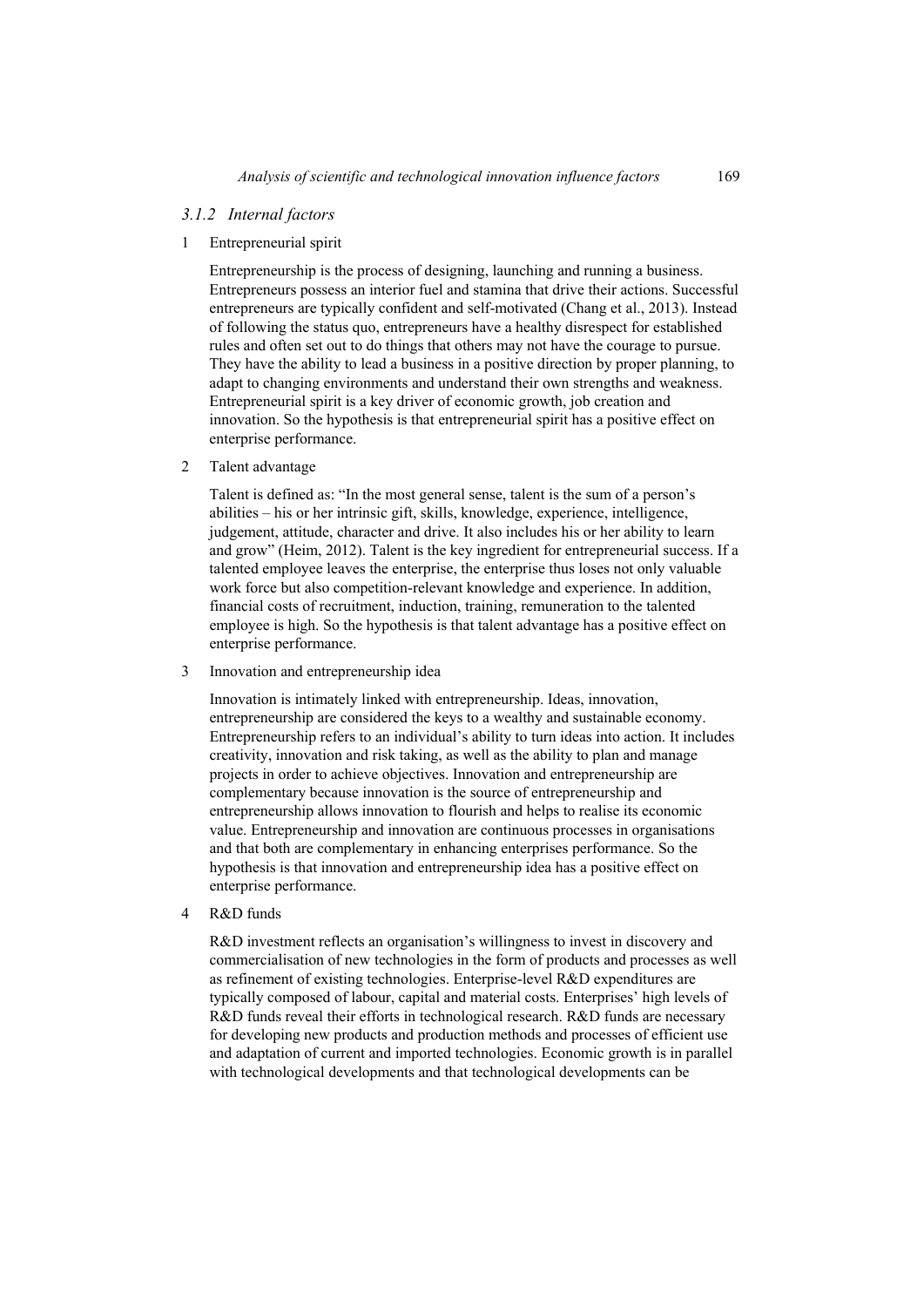#### 170 *J. Ma and M. Guo*

realised through investments in R&D. So the hypothesis is that R&D funds have a positive effect on enterprise performance.

5 Incentive and distribution mechanisms

Incentive and distribution mechanisms is based on the principle of benefit sharing and used to encourage the staffs to achieve desired goals. It is important for enterprises to improve the incentive and distribution mechanism constantly, to distribute the benefit salary reasonably. Incentive mechanism is key supervise, control and core of distribution system of the enterprise. The key of the incentive mechanisms is the distribution system of the enterprise. Fair distribution will improve the enthusiasm of the staff, to make them improve their work efficiency and thus increase the enterprise performance.

# *3.2 Model specification and variable definitions*

The relationship between influencing factors of S&T innovation and enterprise performance is also a process of input and output. So according to traditional Cobb-Douglas production function, we construct the development Cobb-Douglas production function. In order to construct linear regression equation and test the relationship between influencing factors of S&T innovation and enterprise performance, the production function model is taken on both sides of the logarithm, and gets a logarithmic form linear model:

$$
LnEP_t = c_0 + c_1 LnIM_t + c_2 LnIF_t + c_3 LnIA_t + u_t
$$
\n(1)

 $t$  represents time,  $c_0$  is constant term,  $u_t$  is random error. The enterprise performance  $(LnEP<sub>t</sub>)$  is the dependent variable and innovation manpower  $(LnIM<sub>t</sub>)$ , innovation funds  $(LnIF<sub>t</sub>)$ , activities of innovation  $(LnIA<sub>t</sub>)$  are the independent variable.

In addition, we can also decompose more independent variables in the above regression equation. Thus, the relationship among the enterprise performance and influencing factors of S&T innovation can be clearly identified. So the regression equation to be tested is:

$$
LnEP_t = \alpha_0 + \alpha_1 LnDe_t + \alpha_2 LnCo_t + \alpha_3 LnPo_t + \alpha_4 LnTe_t + \alpha_5 LnEn_t + \alpha_6 LnTa_t
$$
  
+  $\alpha_7 LnId_t + \alpha_8 LnFu_t + \alpha_9 LnMe_t + \varepsilon_t$  (2)

In formula (2), there are nine independent variables.  $LnDe<sub>t</sub>$  represents market demand, sales revenue of Shenyang equipment manufacturing enterprises  $(X_1)$  is the measure index. *LnCo<sub>t</sub>* represents market competition, products' service life of Shenyang equipment manufacturing enterprises  $(X_2)$  is the measure index. *LnPo<sub>t</sub>* represents government policy, proportion of government innovation funds of Shenyang equipment manufacturing enterprises  $(X_3)$  is the measure index. *LnTe<sub>t</sub>* represents technology market, number of patents of Shenyang equipment manufacturing enterprises  $(X_4)$  is the measure index. *LnEn<sub>t</sub>* represents entrepreneurial spirit, number of innovation projects of Shenyang equipment manufacturing enterprises  $(X_5)$  is the measure index. *LnTa<sub>t</sub>* represents talent advantage, number of the persons with senior professional title of Shenyang equipment manufacturing enterprises  $(X_6)$  is the measure index. *LnId<sub>t</sub>* represents innovation and entrepreneurship idea, the transformation rate of technological achievements of Shenyang equipment manufacturing enterprises  $(X_7)$  is the measure index. *LnFu<sub>t</sub>* represents R&D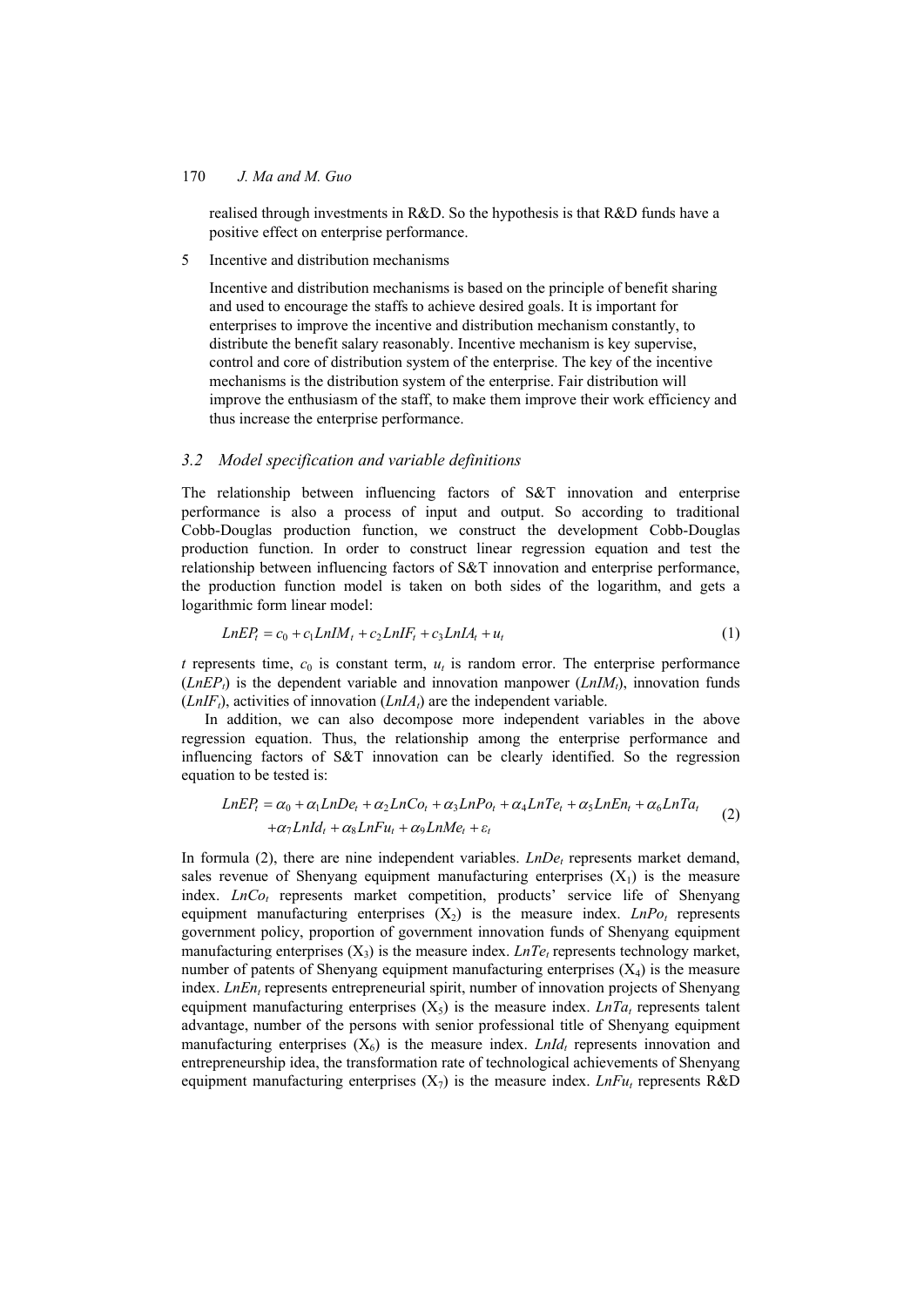funds, the ratio of R&D funds to total investment of Shenyang equipment manufacturing enterprises  $(X_8)$  is the measure index. *LnMe<sub>t</sub>* represents incentive and distribution mechanisms, the ratio of bonus to wages of Shenyang equipment manufacturing enterprises (X<sub>9</sub>) is the measure index.  $\alpha_0$  is constant term,  $\varepsilon_t$  is the random error term,  $\alpha_1$ ,  $\alpha_2, \ldots, \alpha_9$  are the coefficient of each factors.

Shenyang equipment manufacturing industry is conducted to empirical analysis in this paper. The data are from Shenyang Statistics Bureau, Liaoning Intellectual Property Office. SPSS software is used to analyse various factors that affect the enterprise performance of equipment manufacturing industry.

#### *3.3 Results analysis*

The fitting situation of the model is shown in Table 3. We can see from the table that adjusted R square is 0.841. It indicates that the nine independent variables together can explain the change of 84.1% of dependent variable. It proves that the fitting degree of the multiple linear regression equation is better.

|         | Model<br>R | R square       |    | Adjusted R square |                | Std. error of the estimate |
|---------|------------|----------------|----|-------------------|----------------|----------------------------|
|         |            | .942<br>.887   |    | .841              |                | .0209431                   |
| Table 4 |            | <b>ANOVA</b>   |    |                   |                |                            |
|         | Model      | Sum of squares | df | Mean square       | $\overline{F}$ | Sig.                       |
|         | Regression | 0.031          | 9  | 0.003             | 12.042         | 0.000                      |
|         | Residual   | 0.004          | 14 | 0.000             |                |                            |
|         | Total      | 0.035          | 23 |                   |                |                            |

**Table 3** Model summary

Results of analysis of variance (ANOVA) are shown in Table 4. We can see from the table that the F statistic of the model is 12.042. Its corresponding significance level is 0.000, less than 0.05. It indicates that the regression equation is significant. There is a linear relationship between the enterprise performance and influencing factors of S&T innovation.

| Model |            | Unstandardised coefficients |            | Standardised coefficients | T     |       |
|-------|------------|-----------------------------|------------|---------------------------|-------|-------|
|       |            | B                           | Std. error | Beta                      |       | Sig.  |
| 1     | (Constant) | 0.482                       | 0.063      |                           | 7.264 | 0.000 |
|       | $X_1$      | 0.436                       | 0.291      | 0.630                     | 5.571 | 0.000 |
|       | $X_2$      | 0.088                       | 0.036      | 0.151                     | 1.162 | 0.063 |
|       | $X_3$      | 0.079                       | 0.024      | 0.103                     | 1.002 | 0.075 |
|       | $X_4$      | 0.018                       | 0.006      | 0.397                     | 3.519 | 0.019 |
|       | $X_5$      | 0.211                       | 0.097      | 0.242                     | 1.213 | 0.041 |
|       | $X_6$      | 0.152                       | 0.064      | 0.305                     | 2.307 | 0.021 |
|       | $X_7$      | 0.205                       | 0.116      | 0.405                     | 4.303 | 0.014 |
|       | $X_8$      | 0.087                       | 0.012      | 0.286                     | 2.016 | 0.037 |
|       | $X_9$      | 0.106                       | 0.081      | 0.123                     | 1.072 | 0.071 |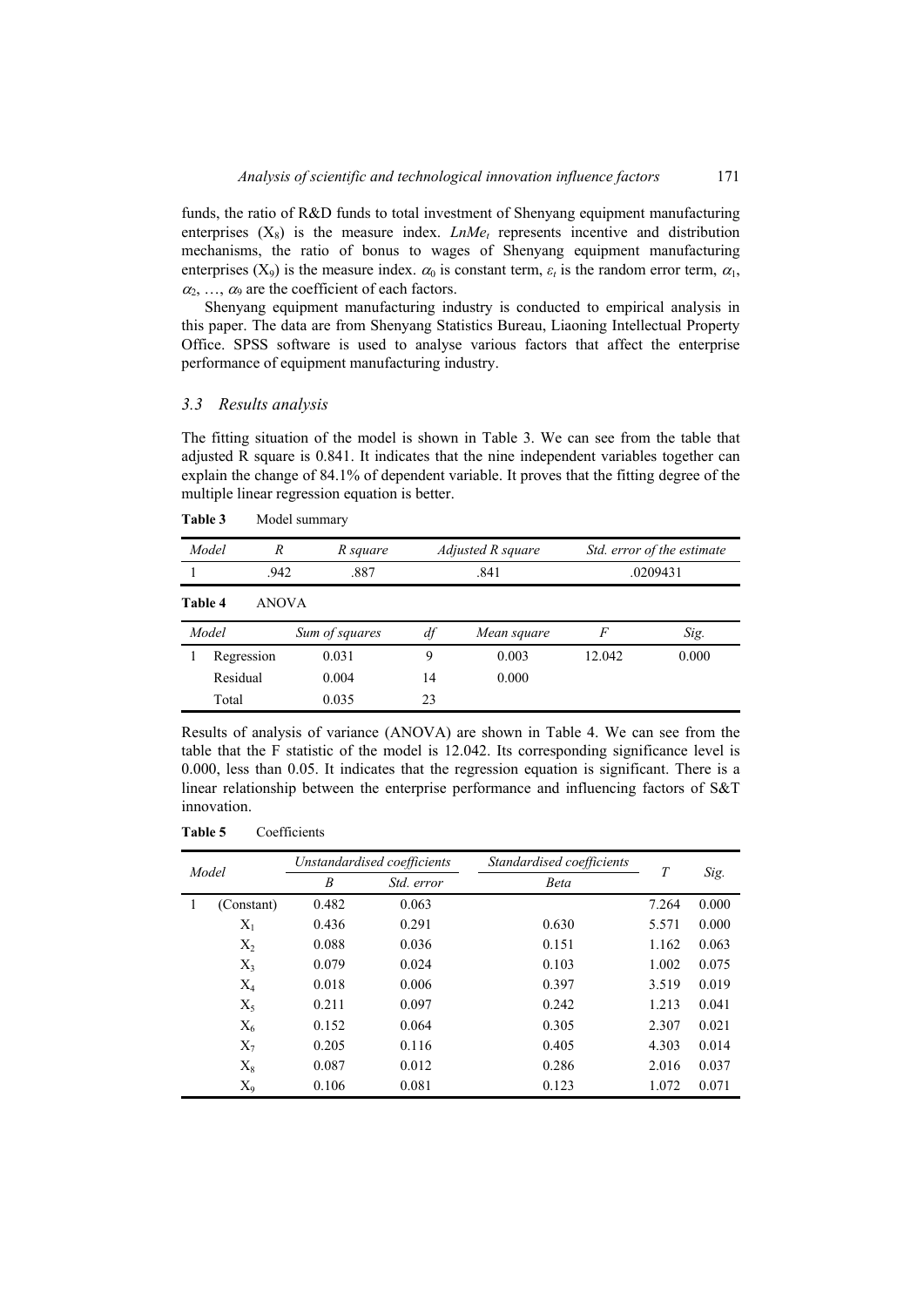Multiple linear regression coefficients are shown in Table 5. From Table 5, we can see the significance levels of the independent variables  $X_1$ ,  $X_4$ ,  $X_5$ ,  $X_6$ ,  $X_7$ ,  $X_8$  are less than 0.05, they are significant to dependent variable. Although the significance levels of the independent variables  $X_2$ ,  $X_3$ ,  $X_9$  are greater than 0.05, they are less than 0.1. So the independent variables  $X_2$ ,  $X_3$ ,  $X_9$  are also significant to dependent variable.

Effect of the independent variables on dependent variable in descending order is: market demand, innovation and entrepreneurship idea, technology market, talent advantage, R&D funds, entrepreneurial spirit, market competition, incentive and distribution mechanisms, government policy.

# **4 Discussions and analysis**

- 1 Market demand: market demand and enterprise performance of equipment manufacturing industry are positive correlation. The hypothesis is tested. It is the most important factor to enterprise performance of equipment manufacturing industry. The standardised regression coefficient of market demand is 0.630. Assessing market demand is one of the most important ways that businesses decide what to sell and how to go about selling the products they produce. Failure to accurately project the demand for an equipment or service can lead to production levels that are in excess of the number of units that will actually be sold. As a result, the company is left with a huge inventory of finished goods that generate no profit at all. On the contrary, the consumption of consumers is greater than or equal to the production volume, and the sales revenue of enterprises keeps increasing. In some cases, failing to project market demand properly is enough to force an enterprise to go out of business. So market demand has the greatest impact on enterprise performance of equipment manufacturing industry.
- 2 Innovation and entrepreneurship idea: innovation and entrepreneurship idea have positive correlation with enterprise performance of equipment manufacturing industry. The hypothesis is tested. The standardised regression coefficient of innovation and entrepreneurship idea is 0.405. The effect of innovation and entrepreneurship idea on enterprise performance is right after market demand. The transformation rate of technological achievements of Shenyang equipment manufacturing enterprises is the measure index. Transformation of technological achievements is the transformation of the application of the technological achievements to the realisation of reality productivity that can realise economic benefits. The higher transformation rate of technological achievements, the greater enterprise performance of equipment manufacturing industry.
- 3 Technology market: technology market and enterprise performance of equipment manufacturing industry are positive correlation. The hypothesis is tested. The standardised regression coefficient of technology market is 0.379. Technology market generates and develops along with the development of economy and the division of labour. Division of labour society leads to separation between the owner and the user of technology. Along with development in commercial trade, patents become more and more important. Patents are a form of intellectual property. People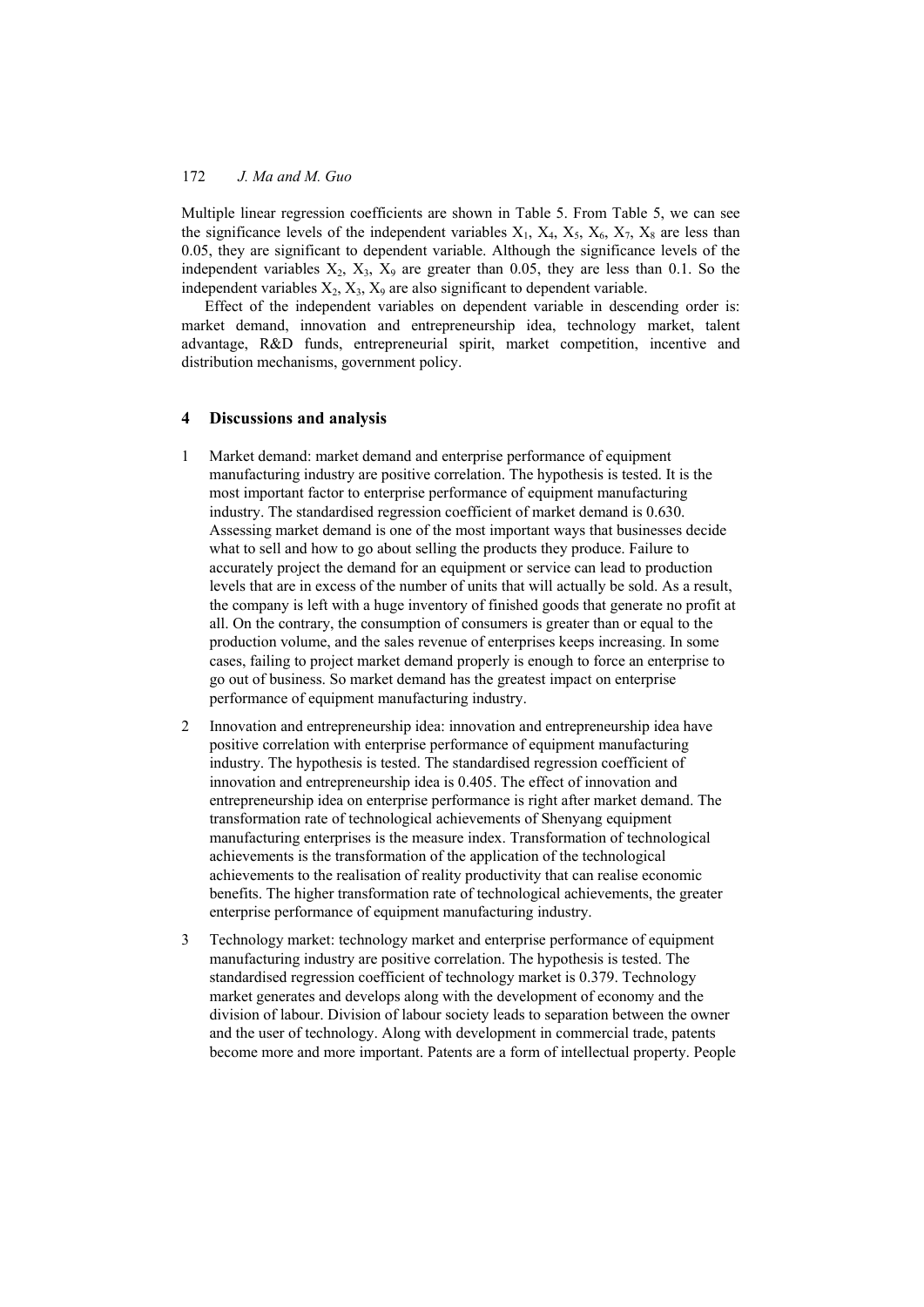who utilised patented technology owned by others must pay costs. For enterprises, it increases the product costs and reduces the profits. In recent years, patents are paid more attention by enterprises. In 2016, the state intellectual property office accepted 1339,000 patent applications for inventions. It increases 21.5% from the last year and continues to lead the world in the past six years. The proportion of enterprises invention patents has reached more than 60%. So technology market is important to enterprise performance of equipment manufacturing industry.

- 4 Talent advantage, R&D funds and entrepreneurial spirit: talent advantage, R&D funds, entrepreneurial spirit has positive correlation with the enterprise performance of equipment manufacturing industry. The hypotheses are tested. The standardised regression coefficients are respectively 0.305, 0.286, 0.242. With the advent of the knowledge economy era, high-level talents in companies become the main driving force to promote enterprise development and innovation. Talent has been observed to be an important contributor to both innovation and entrepreneurship. The enterprises with more senior professional titles person possess stronger ability of innovation. So talent advantage can increase the enterprise performance of equipment manufacturing industry. R&D funds have a positive impact on enterprise innovation. However, the R&D funds have an intermediate level of effect on enterprise performance. It is mainly due to the high degree of uncertainty inherent in the process of engaging in research and innovation. Entrepreneurial spirit is the act of being an entrepreneur. Entrepreneurs are leaders willing to take risk and exercise initiative, taking advantage of market opportunities by planning, organising, and deploying resources, often by innovating to create new or improving existing products or services. An entrepreneur is able to convert a new idea or invention into a successful innovation. The more innovation projects, the stronger innovation ability, so the market competitiveness of enterprises is increased and enterprise performance is improved.
- 5 Market competition: market competition and enterprise performance of equipment manufacturing industry are positive correlation. The hypothesis is tested. The standardised regression coefficient of market competition is 0.151. We all know that market competition has both positive side and negative side. On the one hand, competition forces enterprises to innovate continuously and avoid being eliminated. On the other hand, some enterprises are opportunistic. They achieve short-term benefits by reducing product quality. It is very unfavourable for the long-term development of the enterprises. But if the products' service life is too long, consumers don't need to replace the equipment, which is also unfavourable for the sales of the products and enterprise performance is low. It should also be noted that market competition in most situations is often limited or restricted. Market competition may be legally prohibited as in the case with a government monopoly or a government-granted monopoly. Tariffs or other protectionist measures may also be instituted by government in order to prevent or reduce market competition. Market competition may also lead to wasted effort and to increased costs in some circumstances. So market competition has little effect on enterprise performance of equipment manufacturing industry.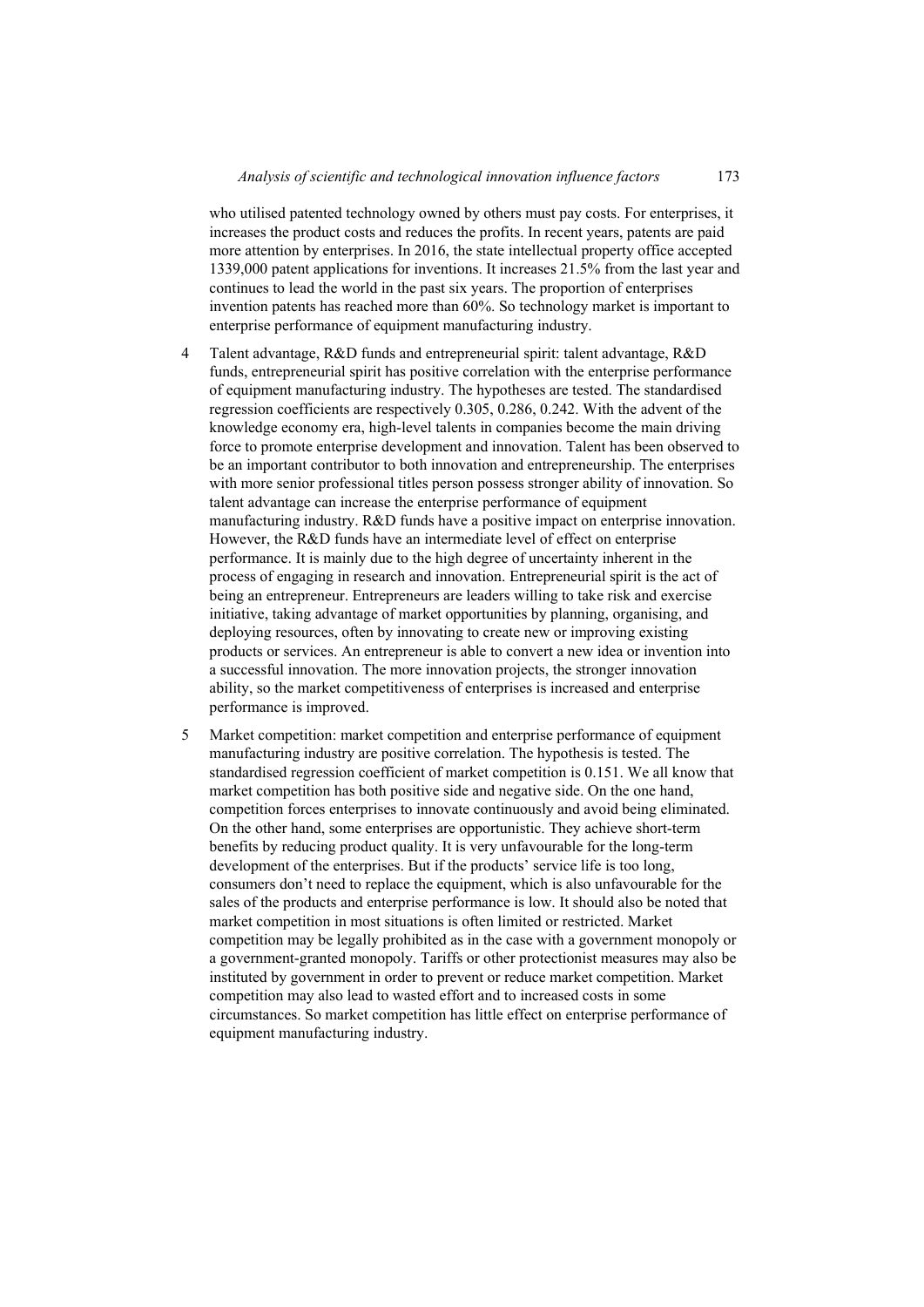## 174 *J. Ma and M. Guo*

- 6 Incentive and distribution mechanisms: incentive and distribution mechanisms have positive correlation with enterprise performance of equipment manufacturing industry. The hypothesis is tested. The standardised regression coefficient of market competition is 0.123. For some enterprises, benefit salary is too little to mobilise the staffs' work motivation. It is unattractive. In addition, incentive and distribution mechanisms are not only bonus motivation, there are also objective motivation and contingency motivation. So incentive and distribution mechanisms have a little effect on improving the enterprise performance of equipment manufacturing industry.
- 7 Government policy: government policy and enterprise performance of equipment manufacturing industry are positive correlation. The hypothesis is tested. The standardised regression coefficient of government policy is 0.103. It shows that government policy has the minimum effect on enterprise performance of equipment manufacturing industry. It is because that we set government funds as the measure index. On one hand, the proportions of government innovation funds in the total S&T innovation funds are small. At present, the source of most of the innovation funding is enterprise self-financing. So government innovation funds are not significant in promoting the enterprise performance. On the other hand, the effects of government policy on enterprise performance are not only government innovation funds, the guiding role of the policy is also important. That effect is not reflected by the measure index.

# **5 Conclusions**

The results presented in this paper shed light on an important aspect of the relationship between influencing factors of S&T innovation and enterprise performance. According to the grounded theory, we summarise the crucial factors that affect the enterprise performance of equipment manufacturing industry. Through the empirical analysis of multiple linear regression, we verify the hypotheses which the influencing factors affect the enterprise performance. It comes to the following conclusions:

- 1 Influencing factors of S&T innovation and enterprise performance can be described by modified Cobb-Douglas production function. Influencing factors of S&T innovation are input, enterprise performance is the output. The fitting degree of the multiple linear regression equation is better. So the relationships between influencing factors of S&T innovation and enterprise performance of equipment manufacturing industry can be analysed through multiple linear regression analysis.
- 2 The relationships between influencing factors of S&T innovation and enterprise performance of equipment manufacturing industry are all clear. Influencing factors of S&T innovation and enterprise performance of equipment manufacturing industry are positive correlation. They are coincident with the hypotheses. Enterprise performance of equipment manufacturing industry may be improved by expanding the market demand, accelerating the transformation rate of technological achievements, increasing the number of patents and R&D investment, attracting and training more senior professional technical talents, etc.